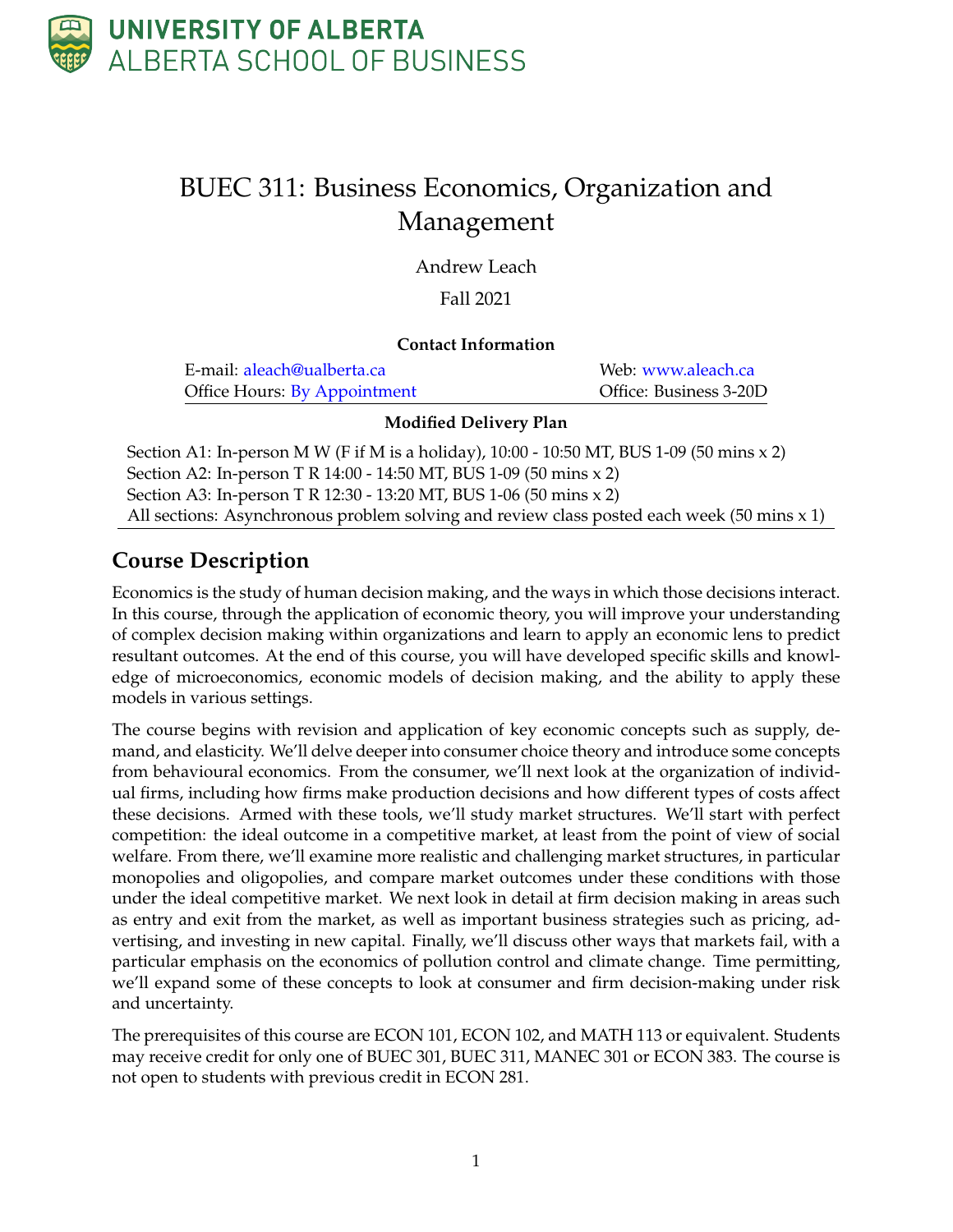### **Course Material**

While no textbook is explicitly required, the course will follow the treatment of topics in:

Perloff, Jeffrey M., and James A. Brander. *Managerial Economics and Strategy*. 3rd ed. Hoboken, NJ: Pearson, 2020.

I will only test you on my own notes and lecture content, and my goal is to build a course-pack that will replace the textbook in years to come. What this means is that, if you're not going to attend class and/or you're going to do other things during lectures, you should probably buy and use the book. If you think that you'll want extra problem sets, you should buy the book and the MyLab add-on. The 3rd edition was new last year, but if you want to use an older edition of the book, that's likely to be fine, although the examples provided may be different from the new edition. Problem sets from other intermediate microeconomics or managerial economics texts may help you as well. There is also an electronic version of the book available which you may consider. Please keep in mind that it is unlikely that reserve copies will be available from the library during the term.

Beyond the textbook, any readings or other resources I use will be available freely online or available through the University of Alberta Libraries on-line access. You are also expected to remain up-to-date on economic policy issues in the news, in particular if you want to be successful in the *Flipgrid* assignment. The topics of discussion may change through the term depending on what's happening around us.

Material will be provided through the combined [eClass](https://eclass.srv.ualberta.ca/course/view.php?id=70884) site, supplemented by my own [website](https://buec311.aleach.ca) for the class as a backup. I plan to make recordings of class delivery available, so please advise if you have objections to this approach so that I can explore alternatives.

Please do not download all the course content immediately as I plan to update it through the term. All the links in eClass to lecture material will be done through external resource / GitHub links so that eClass always links to the latest version of the material. I will advise you of any short-notice updates to the degree that I can.

### **Assignments**

#### **Video discussion - Teams (20%)**

Using the FlipGrid App, I've created a video discussion board for the class. Over the course of the term, I expect you to participate in the discussion board or to confirm an alternative with me (e.g. submit discussion materials privately). You can participate in the discussion board as often as you like, however you may only be graded on one intervention per month, and that will be graded on a 5 point scale. Your four monthly grades from the semester count for your 20% grade regardless of how often you post.

### **Quizzes (20%)**

I'll use two quizzes during the term, one before the midterm and one before the final, to give you a preview of what I'm expecting from you and a chance for you to see how you're doing with the material. Quizzes will be open-book and will focus on the mechanical aspects of the course material, while the midterm and final will ask you to do more interpretation.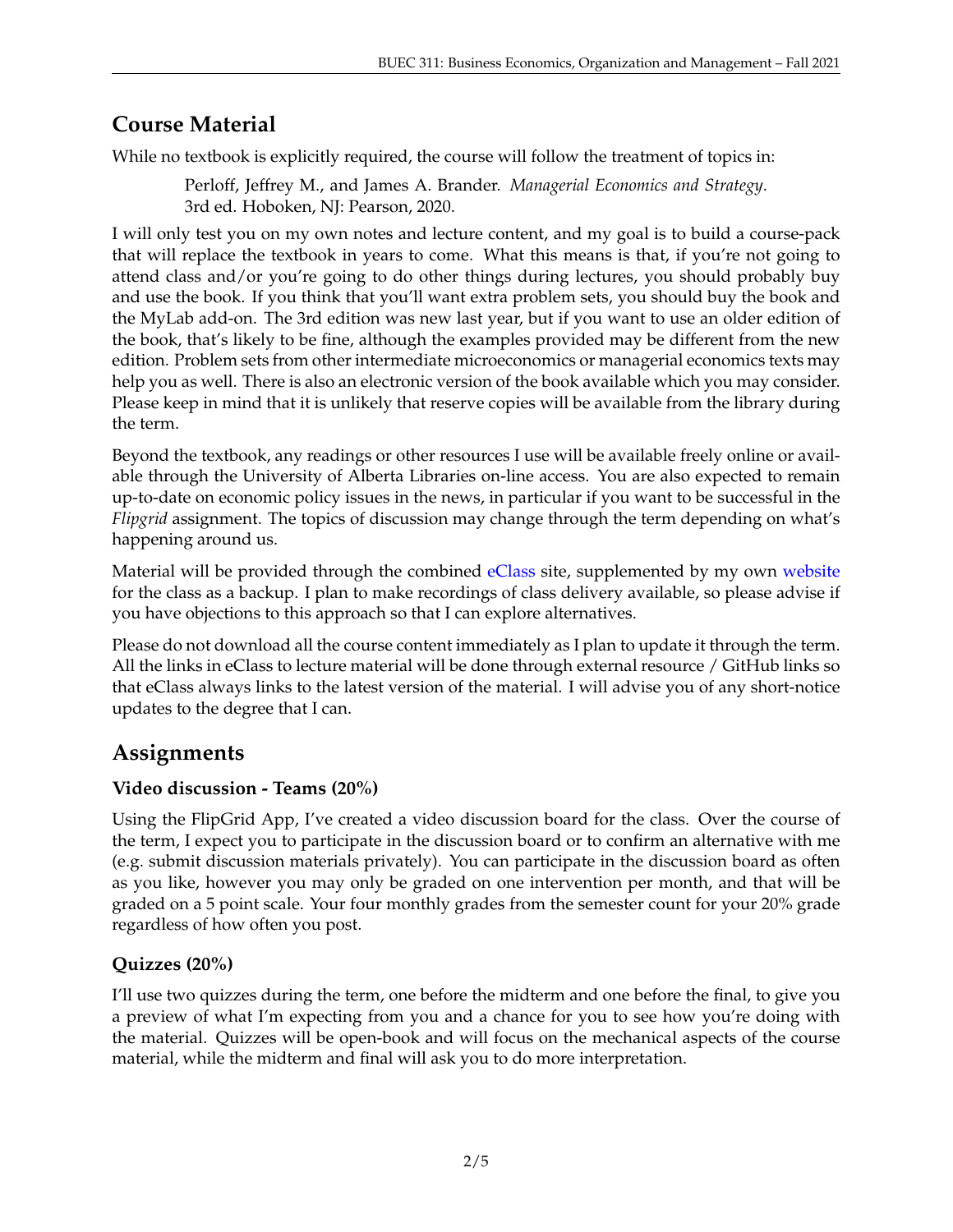#### **Midterm Exam (20%)**

The midterm exam will be open-book and will feature different permutations of questions for different groups (i.e. you'll all get similar problems, but your problem might not have the same values in the equation, or you might be asked a slightly different question about the solution).

#### **Final Exam - (40%)**

Like the midterm, the final exam will be open-book, and will feature different permutations and order of questions among students. Exact parameters TBD. Subject to approval from Exams and Timetabling, a consolidated exam will be scheduled as follows:

| <b>Section</b> | Date                                                        |
|----------------|-------------------------------------------------------------|
| Conflicts      | All sections Dec 22 @ 09:00 AM MT<br>Dec 22 @ $02:00$ PM MT |

# **Grading**

Grading policies for the University of Alberta may be found here: [https://policiesonline.ualberta.](https://policiesonline.ualberta.ca/PoliciesProcedures/Procedures/Grading-Procedure.pdf) [ca/PoliciesProcedures/Procedures/Grading-Procedure.pdf](https://policiesonline.ualberta.ca/PoliciesProcedures/Procedures/Grading-Procedure.pdf)

### **Section Coordination**

The three fall sections of BUEC-311 will follow the same schedule with the same deliverables. Given the size of the sections, it is preferable that you attend your assigned section. However, the coordination enables you to benefit from the recording of lecture materials from other sections, or to source notes from colleagues in other sections.

### **Teaching Assistants**

There will be 5 teaching assistants for the class. Teaching assistants will be responsible for grading video assignments and will also be available to help you with problem sets and course material at scheduled times.

### **Communication**

I will generally use email to send you messages relating to class content. I will handle office hours and other help requests either in-person or via Google Meet or Zoom. You can always email me with questions, but please put BUEC-311 in the subject line as that will help me to make sure I do not miss your message. You are always welcome to drop by my office with questions as well.

### **Accommodation**

COVID continues to affect our learning environment. I am willing to help accommodate your personal circumstances, whether COVID-related or otherwise, to the best of my abilities and within University policies. If you are in a position where you require special accommodation, please let me know sooner rather than later. If your circumstances change throughout the term, my goal is to help you continue to be successful in the class. In return, I ask that you keep in mind that faculty and staff at the university are also adjusting to rapidly changing guidelines with respect to COVID, and so your patience is going to be required at times with technology, last-minute changes, etc.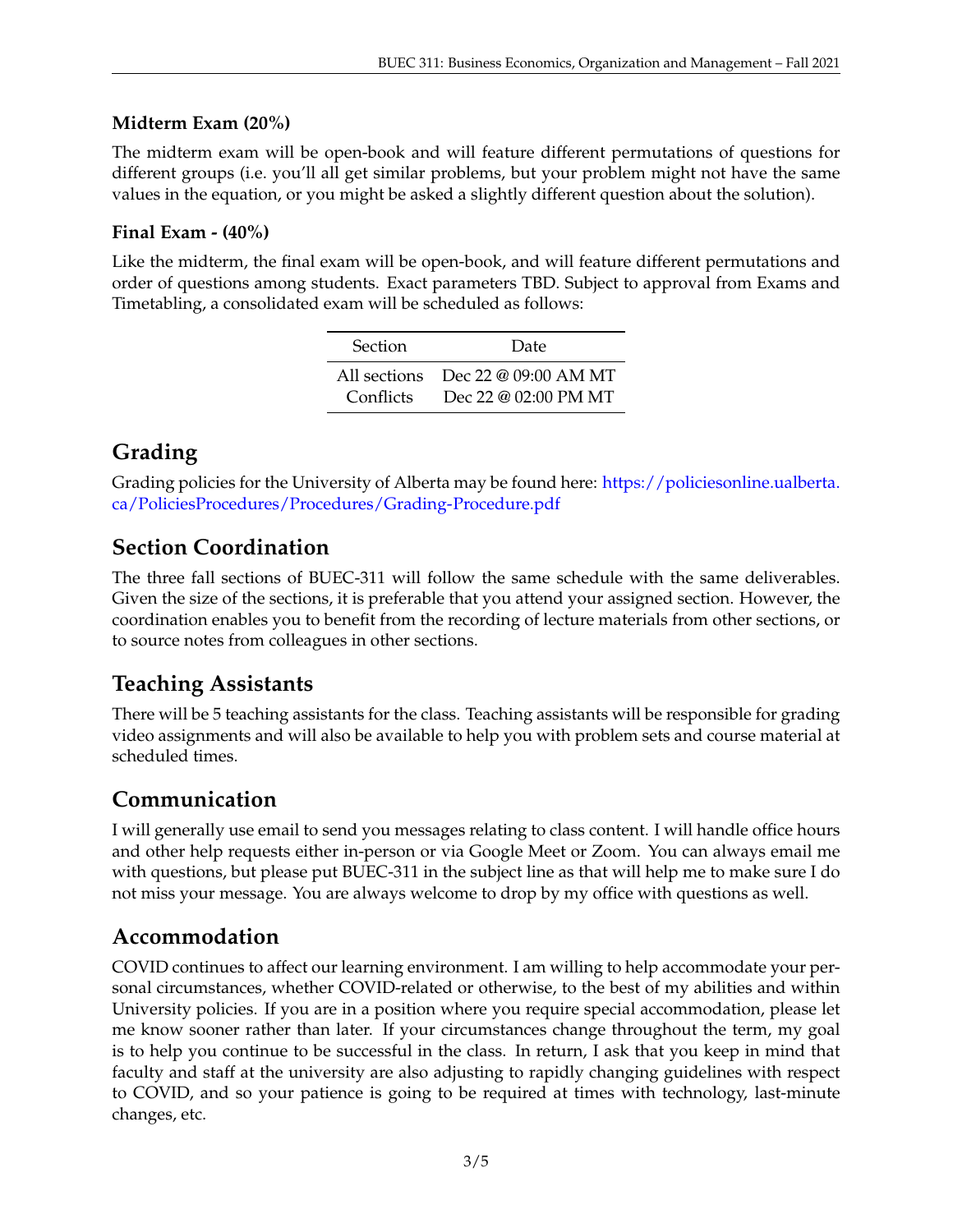# **Class Schedule**

This is a rough outline for the semester. Actual class content may vary over the course of the term and exam dates and deadlines to be finalized closer to dates, and subject to University guidelines. Textbook references are to the Perloff and Brander 3rd Edition text, although not all material in each chapter will be covered, and supplemental material will be added.

**Topic 1: Introduction to the class, topics and goals as well as a summary of deliverables.**

**Topic 2: Supply and demand (Ch. 2 and 3)**

**Quiz 1: In class, Sept 29th and 30th, details TBA**

**Topic 3: The Consumer (Parts of Ch. 3 and 4)**

**Topic 4: The Firm (Ch. 5, 6, 7)**

**Midterm: In class October 28th and 29th, details TBA**

**Topic 5: The Market (Ch. 8, 9, 10)**

**Quiz 2: In class November 24th and 25th, details TBA**

**Topic 6: Competition, Strategic Behaviour, Game Theory (Ch. 11, 12, 13)**

**Topic 7: When Markets Fail (Ch. 15, 16)**

**Final exam: During exam period, details TBA.**

### **Academic Misconduct**

"The University of Alberta is committed to the highest standards of academic integrity and honesty. Students are expected to be familiar with these standards regarding academic honesty and to uphold the policies of the University in this respect. Students are particularly urged to familiarize themselves with the provisions of the Code of Student Behavior [\(http://www.ualberta.ca/](http://www.ualberta.ca/secretariat/appeals.htm) [secretariat/appeals.htm\)](http://www.ualberta.ca/secretariat/appeals.htm) and avoid any behavior which could potentially result in suspicions of cheating, plagiarism, misrepresentation of facts and/or participation in an offence. Academic dishonesty is a serious offence and can result in suspension or expulsion from the University." (GFC 29 Sep 2003)

I will take any and all incidents of plagiarism seriously. It is your responsibility to ensure that you are familiar with the rules that govern academic misconduct, in particular the following section:

30.3.2 Inappropriate Academic Behaviour, 30.3.2(1) Plagiarism

"No Student shall submit the words, ideas, images or data of another person as the Student's own in any academic writing, essay, thesis, project, assignment, presentation or poster in a course or program of study." [\(http://www.uofaweb.ualberta.ca/gfcpolicymanual/policymanualsection30-3](http://www.uofaweb.ualberta.ca/gfcpolicymanual/policymanualsection30-3-2.cfm)-2. [cfm](http://www.uofaweb.ualberta.ca/gfcpolicymanual/policymanualsection30-3-2.cfm) )

More information is available at: [http://www.uofaweb.ualberta.ca/gfcpolicymanual/content.cfm](http://www.uofaweb.ualberta.ca/gfcpolicymanual/content.cfm?ID_page=37633)? [ID\\_page=37633](http://www.uofaweb.ualberta.ca/gfcpolicymanual/content.cfm?ID_page=37633)

# **Recording of audio and video**

Audio or video recording, digital or otherwise, of lectures, labs, seminars or any other teaching environment by students is allowed only with the prior written consent of the instructor or as